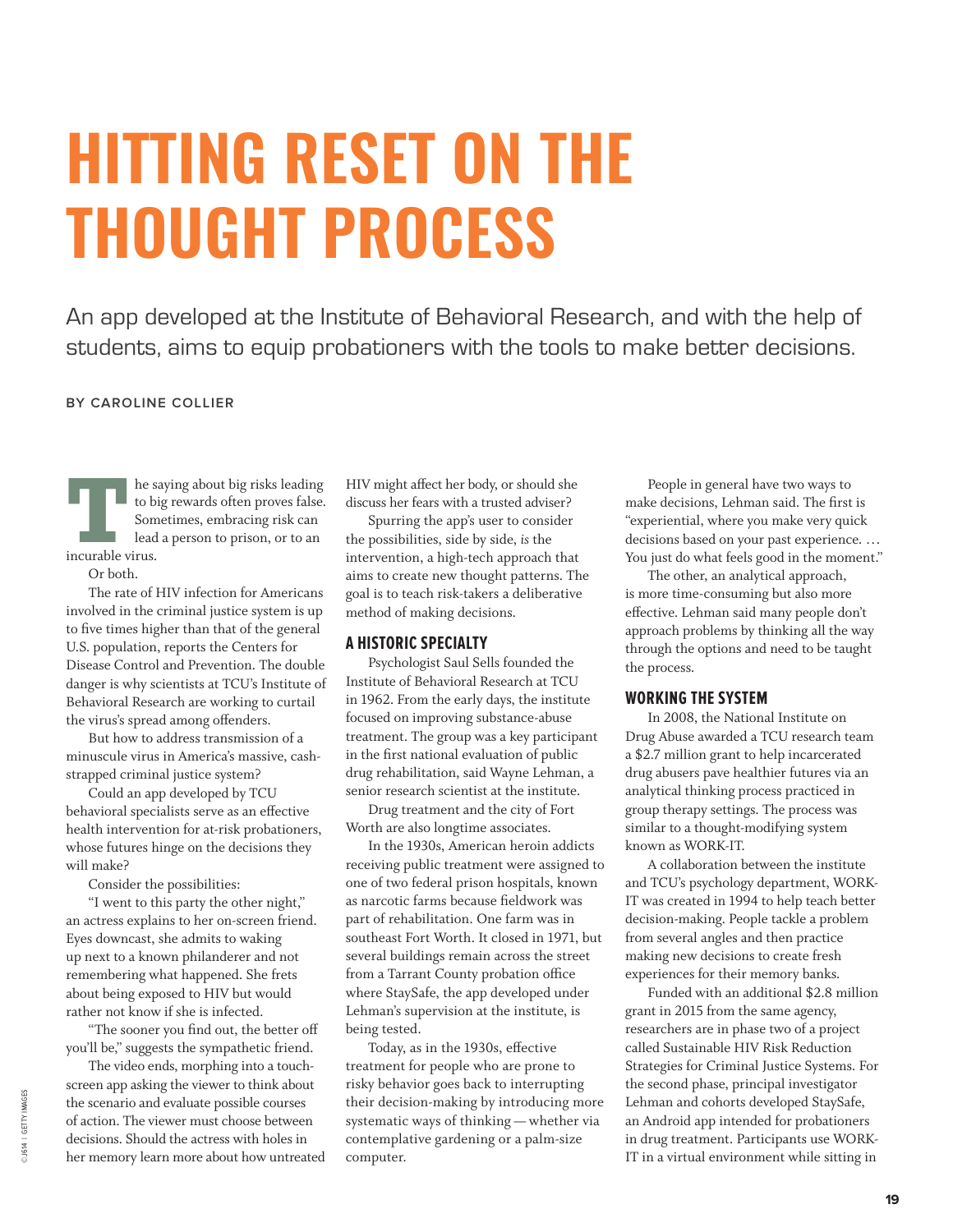# *"We're giving [probationers] practice thinking through things."*

**Wayne Lehman, senior research scientist at the Institute of Behavioral Research**

probation offices.

Analytical thinking can be a transformative tool for people who have been convicted of crimes. Their rates of drug abuse eclipse those of the nonoffending public, said Jennifer Pankow, project director of the StaySafe grant. She joined the institute after spending the early part of her career working in prisons and probation offices.

Probationers are an at-risk group, said Pankow, an associate research scientist, especially if they are in a liminal state between prison and freedom from supervision. Criminal behavior, sexually transmitted diseases and drug use share a commonality: a predilection for embracing risk. "It isn't just the health risk that they're dealing with," she said. "It's the different challenges around their criminal thinking and their offending."

Pankow helped train counselors for the first phase of the grant project, which targeted therapy groups in prisons from 2008 to 2014. Designed for inmates about to re-enter society, WaySafe took advantage of free time during incarceration to teach healthy behaviors through group discussion and visual mapping.

WaySafe was effective. After group therapy concluded, participants reported seeking HIV testing almost 1 1/2 times more often than the control group, or those involved in the traditional prisonbased health-education programs. WaySafe participants also reported greater knowledge, confidence and motivation about making healthy decisions.

## **STAYING SAFE**

After WaySafe, Lehman, Pankow and research associates wanted to extend their study to reach probationers in courtmandated substance-abuse treatment. The approach had to be quick and simple.

In Tarrant County, around 200 probation officers are responsible for about 20,000 offenders, said Kelli Martin, research unit supervisor for the county's probation



Wayne Lehman and his team at TCU's Institute of Behavioral Research won an eight-year grant from the National Institute on Drug Abuse to develop sustainable strategies for HIV risk reduction in the country's criminal justice system.

department. In 2017, "Our caseloads have gone up because we have received budget cuts through the state."

Probation officers, who are called to serve as rehabilitators, have the same goal as the behavioral researchers, Martin said. "We teach people to recognize and pay attention to the way that they think."

But when one officer is responsible for up to 100 people on probation, some will fall through the cracks. Because of a probation officer's time limitations, Lehman said, "We wanted something that would be self-administered."

The researchers designed the StaySafe app around three core design concepts: "Simple, engaging, sustainable." The app, much like a group discussing new ways of considering consequences, aims to put a wrench in automated decisions, moving those choices from a repetition of prior experience into the realm of methodical analysis.

Researchers said the constraints inherent in tailoring the WORK-IT schema to one person using a tablet were challenging. The previous implementations involved bouncing ideas off of group moderators and members, where people received immediate feedback and drew

decision maps to visualize outcomes.

The major obstacle to transitioning to app-based therapy, Pankow said, was "How do we stimulate the participant in a way so that they have to critique their own thinking?"

The solution was StaySafe. The app translates WORK-IT into thought-provoking lessons for someone working alone and receiving no input as to whether or why his hypothetical decisions are wise.

### **APP TIME**

Pankow used her experience counseling offenders to create storyboards based on problems a probationer might face while traversing real-world pitfalls, including telling others about an HIV diagnosis or returning to the dangers of former stomping grounds.

Research assistant Roxanne Muiruri wrote scripts for one-minute videos to bring the potential problems to life. TCU's Center for Instructional Services helped film theatre students who acted out Muiruri's roles. The students portrayed risk-takers with lines such as, "I can handle hanging out with my friends without injecting. … I learned my lesson and I'm not going to let them get me in trouble again."

To offset the approximate \$50,000 cost to develop the app for Android devices, the institute's research team members sought the help of TCU student programmers. As part of a two-semester senior design course in computer science, students take on programming challenges with real-world utility.

A four-person student programming team was assigned to the project and met with the institute scientists most weeks. Because institute researchers created a map of how the app would function, the students were able to focus on programming execution, said Donnell Payne, associate professor of computer science, who teaches the senior design courses. They "were lucky in that this project was very well-defined."

The young computer scientists learned about working in teams, troubleshooting